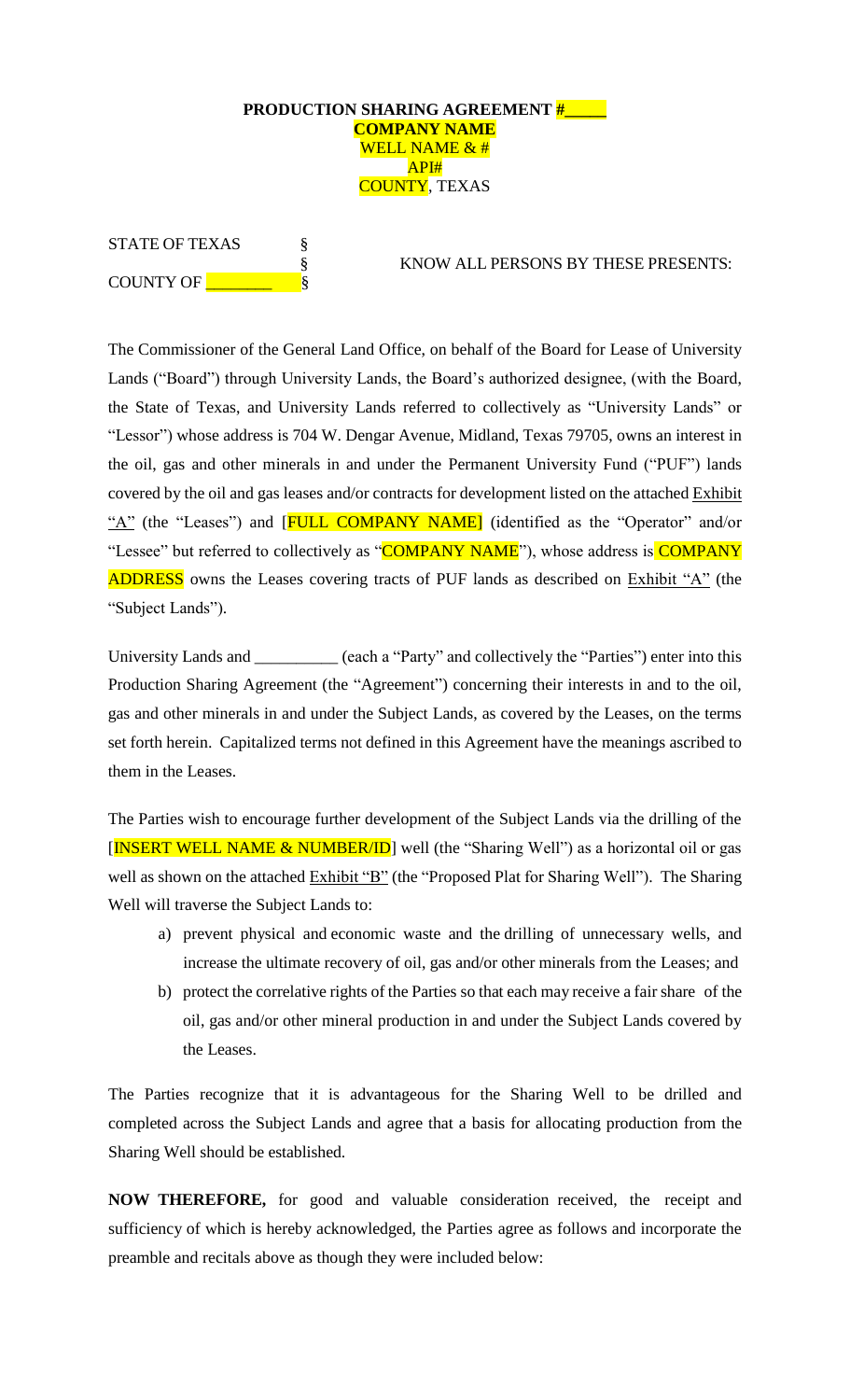- 1. For purposes of this Agreement, the following definitions apply:
	- a. "Agreement" is defined in the recitals.
	- b. "Allocation Factor" is defined in Section 2. "As-Drilled Plat" is defined in Section 4 and should include the following information: (i) identifying lease numbers; (ii) identifying block and section numbers; (iii) the tract numbers referenced on Exhibit "A"; and (iv) the Productive Drainhole Length for each tract.
	- c. "Board" is defined in the preamble.
	- d. "Effective Date" is defined in Section 10.
	- e. "Field Interval" means and refers to the **communism** being defined as the stratigraphic equivalent of **##### feet to #### feet**.
	- f. "Horizontal Well" is an oil or gas well with a horizontal displacement of at least 5,000 feet within the Field Interval.
	- g. "Horizontal Drainhole" is the portion of a Horizontal Well drilled within the Field Interval that includes Take Points.
	- h. "Leases" is defined in the preamble and means the oil and gas leases and/or contracts for development covering the PUF lands listed on Exhibit "A" of this Agreement.
	- i. "Lessee" is defined in the preamble.
	- j. "Lessor" is defined in the preamble.
	- k. "Operator" is defined in the preamble.
	- l. "Party" or "Parties" is defined in the recitals.
	- m. "Productive Acreage" means the acreage earned and retained by the Sharing Well (regardless of its classification as an oil or gas well under the then-current rules and regulations of the Railroad Commission of Texas or its successor), calculated using the following formula:  $0.032 \times L = A$ , where L = the length (in feet) of the Productive Drainhole Length, and  $A =$  the area in acres assigned to the Sharing Well, provided that, if A is not evenly divisible by the number 20, A will be rounded up to the next number divisible by 20.
	- n. "Productive Drainhole Length" is the length of a Horizontal Drainhole that begins at the regulatory setback of the Field Interval OR the first Take Point, whichever is closer to the Lease line nearest to the surface location, and runs along the actual as-drilled surveyed wellbore path to the last Take Point.
	- o. "Proposed Plat for Sharing Well" is defined in the recitals and set forth on Exhibit "B" of this Agreement.
	- p. "PUF" is defined in the preamble.
	- q. "Take Point" means any point along a Horizontal Drainhole where oil, gas and/or liquid hydrocarbons (including condensate, distillate, and other liquids) can be produced into the wellbore from the reservoir or Field Interval.
	- r. "Sharing Well" is the Horizontal Well identified in the recitals whose Productive Drainhole Length is located on and traverses through the Subject Lands.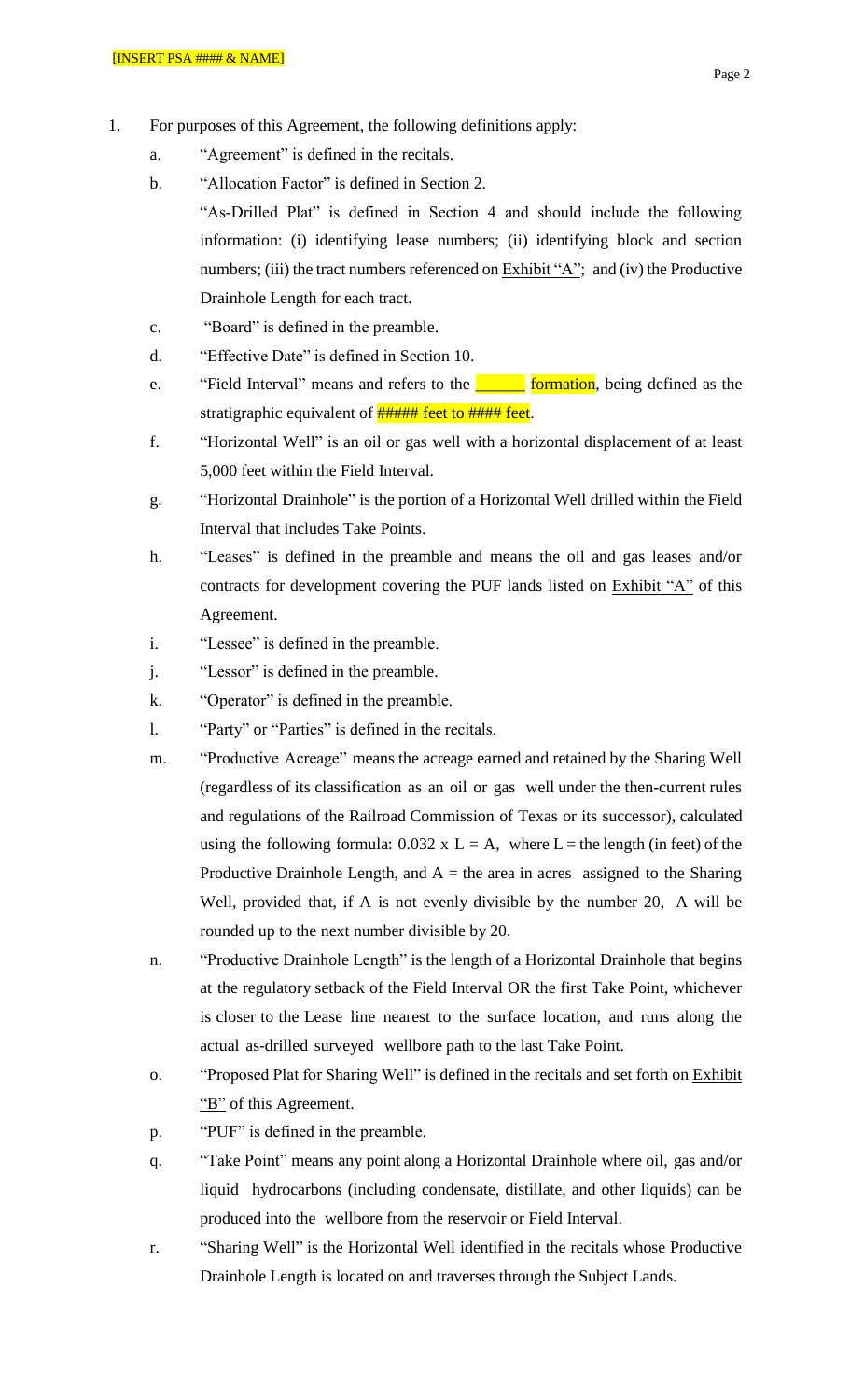- s. "Subject Lands" is defined in the preamble.
- t. "University Lands" is defined in the preamble.
- u. "<sup>"</sup> is defined in the preamble.

2. \_\_\_\_\_\_\_\_\_\_ shall share in the Sharing Well, from the date of first production, on the basis of \_\_\_\_\_\_\_\_\_\_'s ownership in the Subject Lands multiplied by an "Allocation Factor" defined as a fraction, the numerator of which is equal to the length of that portion of the Productive Drainhole Length lying within the Subject Lands (covered by the Leases under which

owns an interest) and the denominator being the total Productive Drainhole Length. Per Section 3, operations on or production from a Sharing Well shall be treated as actual operations on or production from the Subject Lands, provided, however, that production shall be allocated to the Subject Lands in accordance with this Section 2.

3. With the exception of the allocation of the proceeds from a Sharing Well in accordance with Section 2, operations on or production from a Sharing Well shall be treated as if they were actual operations on or production from the Leases (and thus shall be subject to all provisions contained in the Leases, including but not limited to provisions concerning the use of the surface of the Subject Lands). The Parties consent to a Sharing Well traversing the Leases' boundaries, notwithstanding the spacing requirements of the Railroad Commission of Texas or its successor. Except as set forth in this Agreement, all provisions of the Leases remain in full force and effect as originally written.

4. Not later than twenty-five (25) days from the date the Sharing Well begins flowback as a result of completion operations, \_\_\_\_\_\_\_\_\_\_ shall provide the Land Department of University Lands with an as-drilled surveyed plat of the Sharing Well (the "As-Drilled Plat") which identifies the Sharing Well's Productive Drainhole Length, the first and last Take Points, the location of the Lease boundary lines as they relate to the Productive Drainhole Length, and all information specified in Section 1(c). If, after completion of a Sharing Well, the actual Productive Drainhole Length changes as a result of \_\_\_\_\_\_\_\_\_\_'s operations (including but not limited to plug back, recompletion or otherwise) then \_\_\_\_\_\_\_\_\_\_ shall, not later than twenty (20) days after such change, deliver to the Land Department of University Lands, an updated As-Drilled Plat (according to the same specifications set out above and in conformance with Section  $1(c)$ ).

5. Productive Acreage will be assigned to the Sharing Well based on the Productive Acreage formula defined in Section 1(n) upon University Lands' approval of the As-Drilled Plat and \_\_\_\_\_\_\_\_\_\_'s Productive Acreage designation per this Section 5. \_\_\_\_\_\_\_\_\_\_ will present to the Land Department of University Lands for approval, a proposed designation of Productive Acreage for the Sharing Well and a preliminary diagram of the proposed Productive Acreage designation, which must be delivered in writing (electronic mail is acceptable). \_\_\_\_\_\_\_\_\_\_will ensure that the acreage designated as Productive Acreage is in the form of a square or rectangle around the Productive Drainhole Length of the Sharing Well. Upon receipt of University Lands' approval of the configuration of the Productive Acreage, \_\_\_\_\_\_\_\_\_\_ will record in the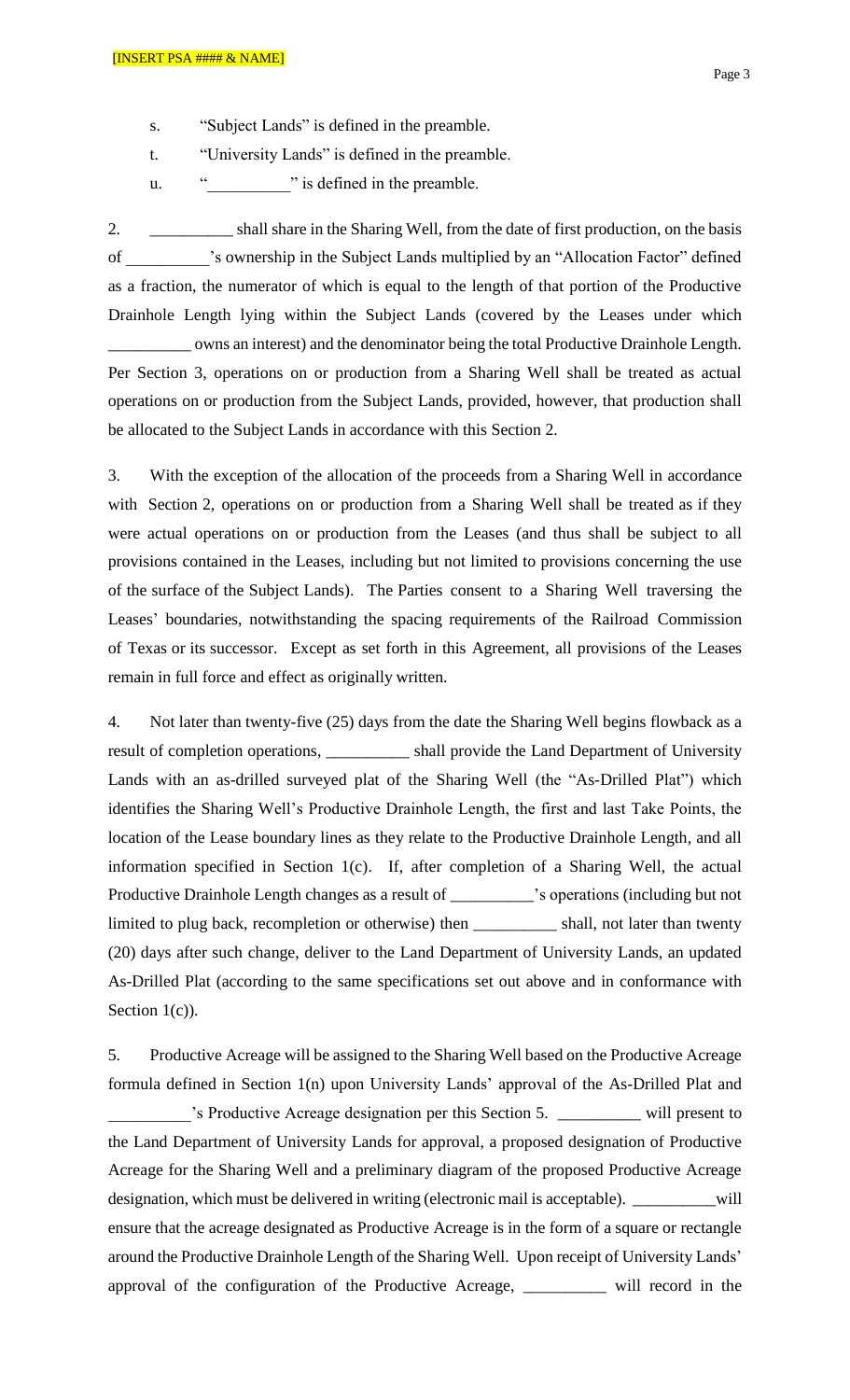appropriate county of record, a survey of the Productive Acreage which includes the name of the Sharing Well and the as-drilled location of the Sharing Well. \_\_\_\_\_\_\_\_\_\_ will provide the Land Department of University Lands with a copy of the recorded document within forty-five (45) days of receipt of University Lands' approval of the configuration of the Productive Acreage. If the actual Productive Drainhole Length changes as described in Section 4, shall submit an amended Productive Acreage designation to University Lands and shall amend the recorded survey document upon University Lands' approval of the amended Productive Acreage configuration.

6. If, after completion, the Sharing Well is plugged back or recompleted in such a manner that production from the Productive Drainhole Length is no longer produced from all of the Subject Lands, then such well shall only be considered a Sharing Well as to that portion of the Subject Lands that is traversed by the Productive Drainhole Length. In the event the Sharing Well is plugged back or recompleted in such manner that the well no longer traverses more than one Lease within the Subject Lands, such well will no longer be considered a Sharing Well for purposes of this Agreement.

7. \_\_\_\_\_\_\_\_\_\_ shall have the right to make reasonable use of the surface of the Subject Lands for the purpose of exploring, drilling, producing, transporting and marketing oil and gas from the Sharing Well, subject to the then-current University Lands Rate and Damage Schedule and the then-current University Lands Field Manual of Required Operating Procedures.

8. The Parties agree that this Agreement affects only production from the Sharing Well and in no way affects ownership of any other wells drilled or to be drilled on the Subject Lands.

9. Except as may be set forth in this Agreement, the Parties execution of this instrument shall not relieve \_\_\_\_\_\_\_\_\_\_, or its assigns, of compliance with the covenants and duties implied under the law in connection with the Leases covering the Subject Lands, including, but not limited to, the express obligations contained in the Leases and any amendments thereto, the covenant of reasonable development, and the covenant to protect the Leases from drainage. University Lands' execution of this instrument shall NOT be deemed a waiver of any right to claim that \_\_\_\_\_\_\_\_\_\_, or its assigns, have failed to comply with any such covenants or duties.

10. This Agreement is effective on [**INSERT DATE**] (the "Effective Date") and remains in effect for the twelve (12) months immediately following the Effective Date for the purpose of establishing production from the Sharing Well, and thereafter, for so long as the Sharing Well produces in paying quantities in compliance with the terms and conditions of the Leases.

11. AGREES AND PROMISES TO FULLY AND COMPLETELY INDEMNIFY AND HOLD UNIVERSITY LANDS, ITS HEIRS, SUCCESSORS AND ASSIGNS HARMLESS FROM ANY AND ALL ACTIONS, CLAIMS, SUITS, DEMANDS, DAMAGES, COSTS, EXPENSES, AND ANY LIABILITIES RESULTING FROM \_\_\_\_\_\_\_\_\_\_'S EXECUTION OF THIS AGREEMENT.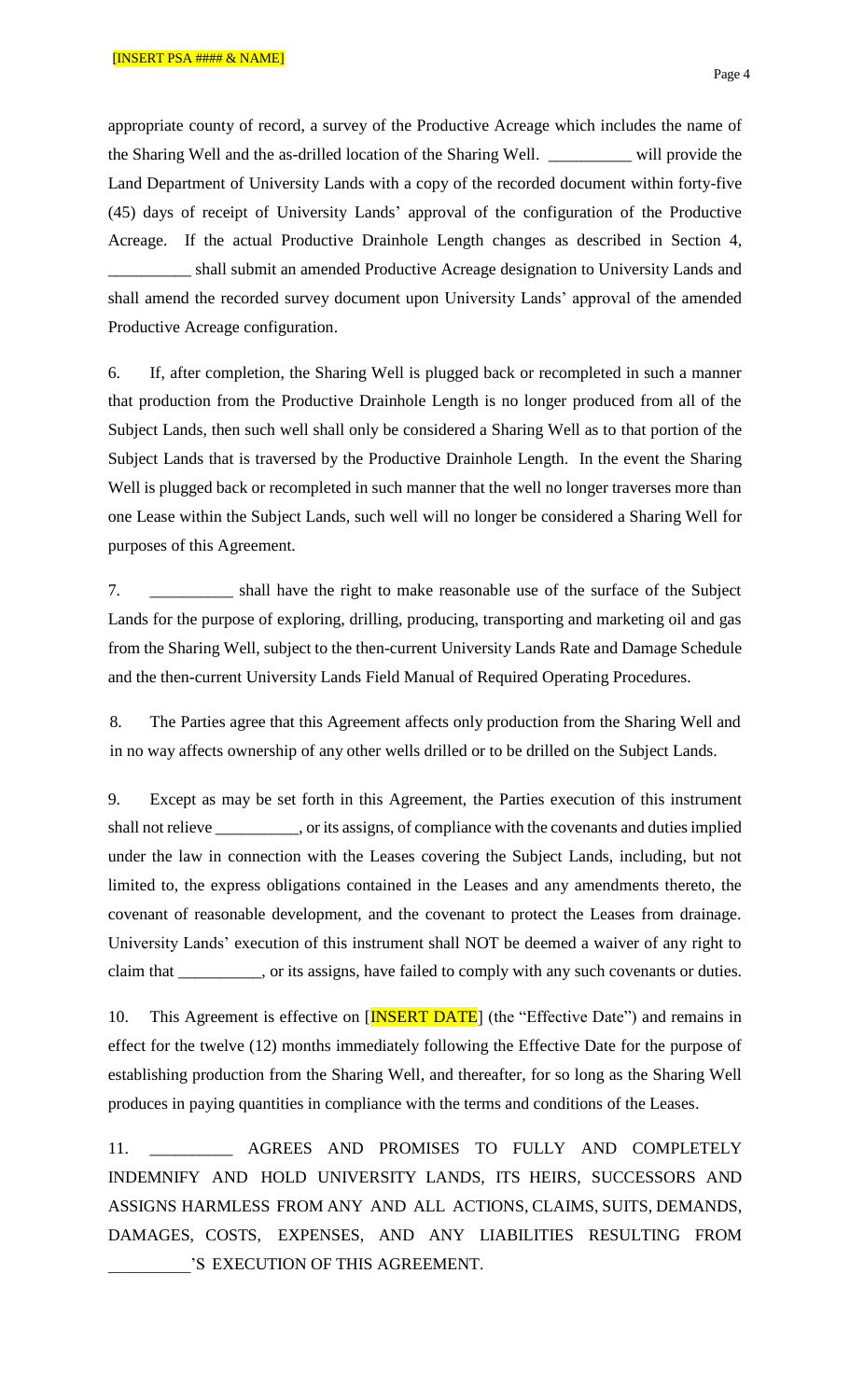12. This instrument shall not constitute nor be construed as a conveyance or cross-conveyance of any interest by a Party to the owners of any acreage or interest entitled to participate in production from a Sharing Well.

13. The intent of this Agreement is to govern the allocation of production from the Sharing Well as it pertains to the Subject Lands and Leases described on Exhibit "A" and the royalties owed thereunder. For the avoidance of doubt, Section 2 of the Agreement governs how the Sharing Well's production proceeds are allocated, and how production from the Sharing Well is allocated to the Subject Lands. This Agreement does not and is not intended to address or govern the allocation of costs associated with the drilling, completing, or any other operation of the Sharing Well and in no way is intended to amend any agreements that govern the allocation of costs as between the Parties to this Agreement.

14. This Agreement reflects the entire and final agreement of the Parties with respect to the subject matter and supersedes any prior written or oral agreements or communications between the Parties. No modifications or amendments of this Agreement will be binding or enforceable unless made in writing and signed by the Parties.

15. This instrument may be executed in multiple original counterparts with the same force and effect as if all signatures were set forth upon a single instrument. The executed counterparts may be combined into one or more instruments for recordation, by combining the signature pages and acknowledgments.

16. The individuals executing this Agreement each represent that they have full power and authority to enter into this Agreement on behalf of the Party for whom the individual is executing this Agreement.

IN WITNESS WHEREOF, each Party indicates acceptance of the terms of this Agreement by the signature below of an authorized representative.

(The remainder of this page is intentionally left blank.)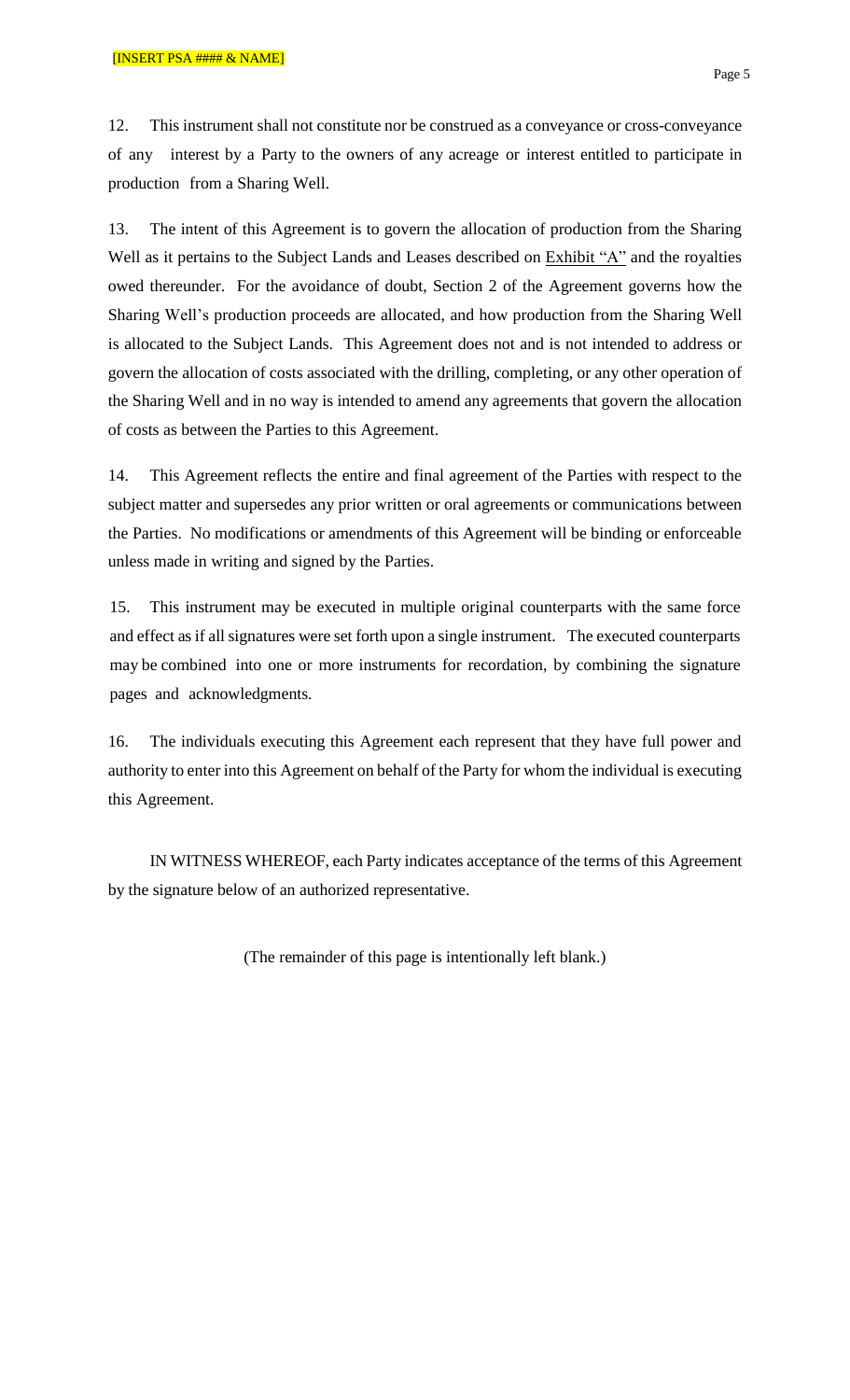|                                      | THE STATE OF                                                              |
|--------------------------------------|---------------------------------------------------------------------------|
| <b>COMPANY NAME</b><br><b>LESSEE</b> | <b>COUNTY OF</b>                                                          |
| By:                                  | This instrument was acknowledged before me on<br>this the<br>day of<br>20 |
| Name:                                | of<br>by,<br>as                                                           |
| Title:                               | on behalf of said<br>a                                                    |
| Date:                                |                                                                           |

Notary Public My Commission Expires:\_\_\_\_\_\_\_\_\_\_\_\_\_\_\_\_\_\_\_\_\_

| <b>COMAPANY NAME</b> | THE STATE OF                                  |
|----------------------|-----------------------------------------------|
| <b>OPERATOR</b>      | <b>COUNTY OF</b>                              |
| By:                  | This instrument was acknowledged before me on |
| Name:                | this the<br>day of<br>20                      |
| Title:               | of<br>bv.<br>as                               |
| Date:                | on behalf of said<br>a                        |

Notary Public My Commission Expires:\_\_\_\_\_\_\_\_\_\_\_\_\_\_\_\_\_\_\_\_\_

### **STATEOF TEXAS BOARD FOR LEASE OF UNIVERSITY LANDS**

By:\_\_\_\_\_\_\_\_\_\_\_\_\_\_\_\_\_\_\_\_\_\_\_\_\_\_\_\_\_\_\_\_\_\_\_\_\_ By:\_\_\_\_\_\_\_\_\_\_\_\_\_\_\_\_\_\_\_\_\_\_\_\_\_\_\_\_\_\_\_\_\_\_\_\_\_ Commissioner of the General Land Office Board for Lease of University Lands

George P. Bush – George P. Bush – Chairman,<br>Commissioner of the General Land Office Board for Lease of University Lands Date: \_\_\_\_\_\_\_\_\_\_\_\_\_\_\_\_\_\_\_\_\_\_\_\_\_\_\_\_\_\_\_\_\_\_\_ Date: \_\_\_\_\_\_\_\_\_\_\_\_\_\_\_\_\_\_\_\_\_\_\_\_\_\_\_\_\_\_\_\_\_\_\_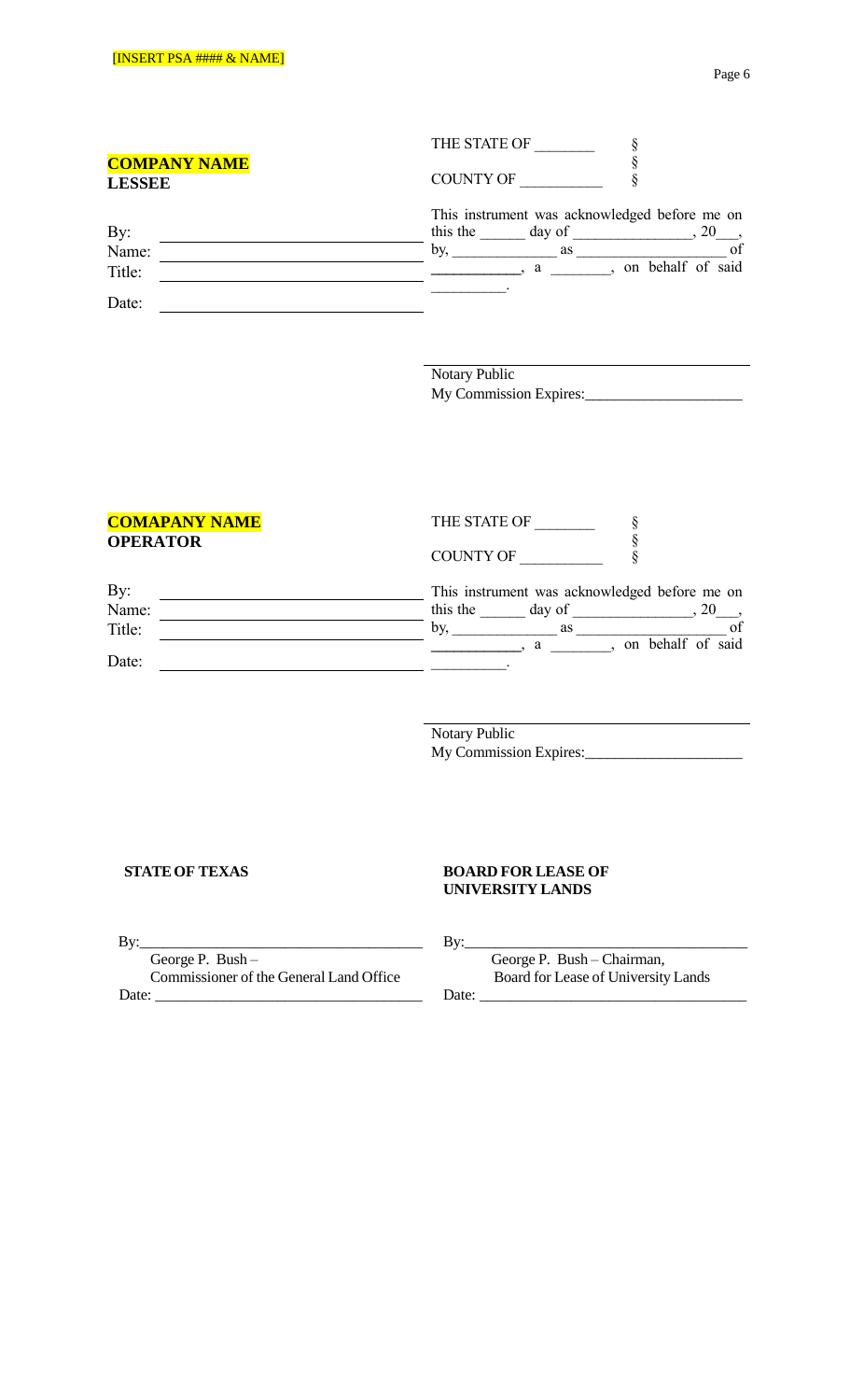# **Exhibit "A"**

# **SubjectLands and Leases**

| <b>Tract</b> | UL Lease # or   Royalty<br>$\bf CfD \#$ | Rate | <b>Lease Description</b>                                              | <b>Lessee</b> | <b>Date</b> | <b>Recorded</b> |
|--------------|-----------------------------------------|------|-----------------------------------------------------------------------|---------------|-------------|-----------------|
|              |                                         |      | of Section __, Block _____, University<br>Lands Survey, County, Texas |               |             |                 |